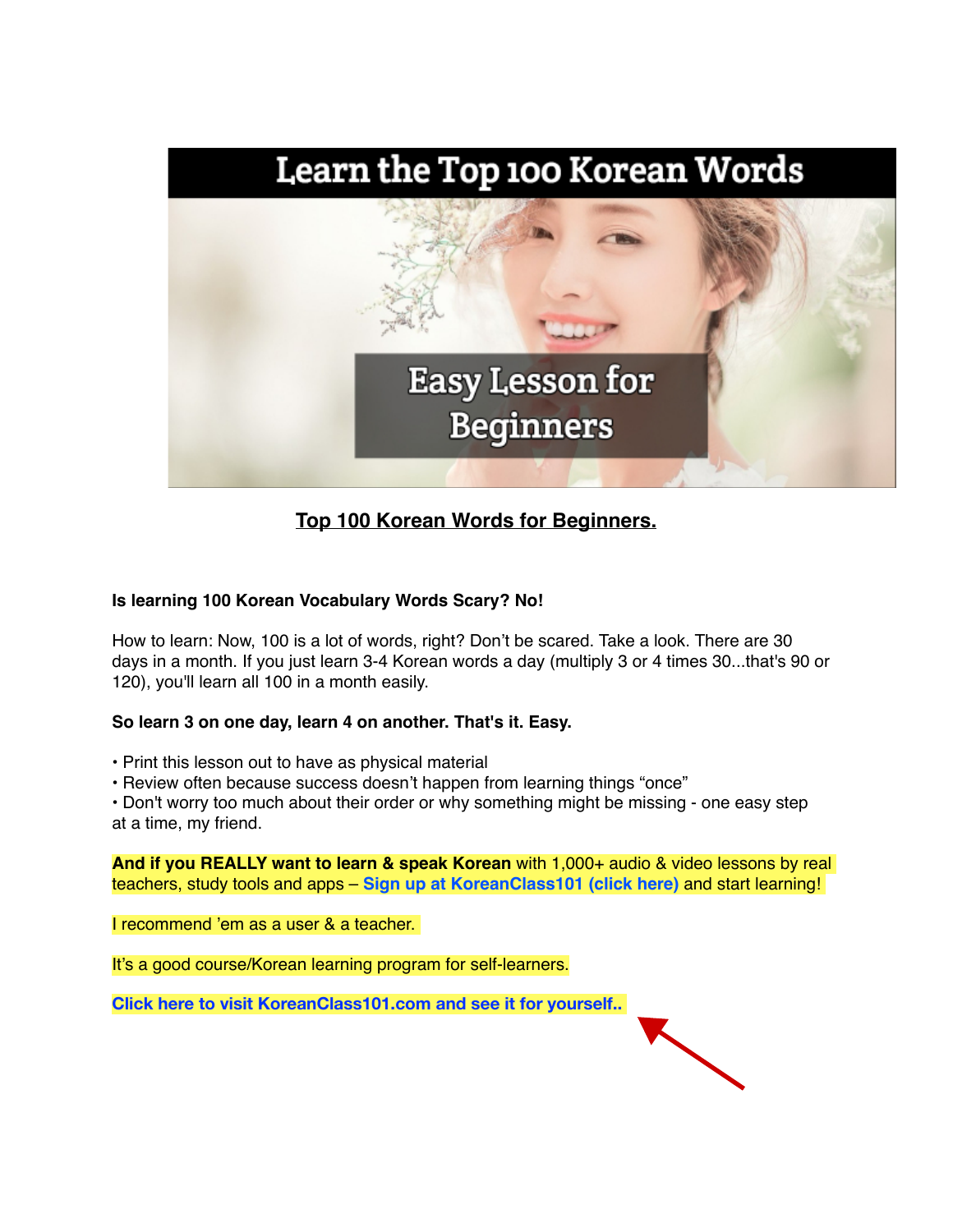| <b>Word</b> | Romanization | <b>English</b> | <b>Class</b> |
|-------------|--------------|----------------|--------------|
| 주           | ju           | week           | noun         |
| 녠           | nyeon        | year           | noun         |
| 오늘          | oneul        | today          | noun         |
| 내일          | naeil        | tomorrow       | noun         |
| 어제          | eoje         | yesterday      | noun         |
| 달력          | dallyeok     | calendar       | noun         |
| 초           | cho          | second         | noun         |
| 시           | si           | hour           | noun         |
| 분           | bun          | minute         | noun         |
| 정각          | jeonggak     | o'clock        | noun         |
| 시계          | sigye        | clock          | noun         |
| 할 수 있다      | hal ssu itta | can            | verb         |
| 사용하다        | sayonghada   | use            | verb         |
| 하다          | hada         | do             | verb         |
| 가다          | gada         | go             | verb         |
| 오다          | oda          | come           | verb         |
| 웃다          | utta         | laugh          | verb         |
| 만들다         | mandeulda    | make           | verb         |
| 보다          | boda         | see            | verb         |
| 멀리          | meolli       | far            | adjective    |
| 작은          | jageun       | small          | adjective    |
| 좋은          | joeun        | good           | adjective    |
| 아름다운        | areumdaun    | beautiful      | adjective    |
| 못생긴         | mossaenggin  | ugly           | adjective    |
| 어려운         | eoryeoun     | difficult      | adjective    |
| 쉬운          | swiun        | easy           | adjective    |
| 나쁜          | nappeun      | bad            | adjective    |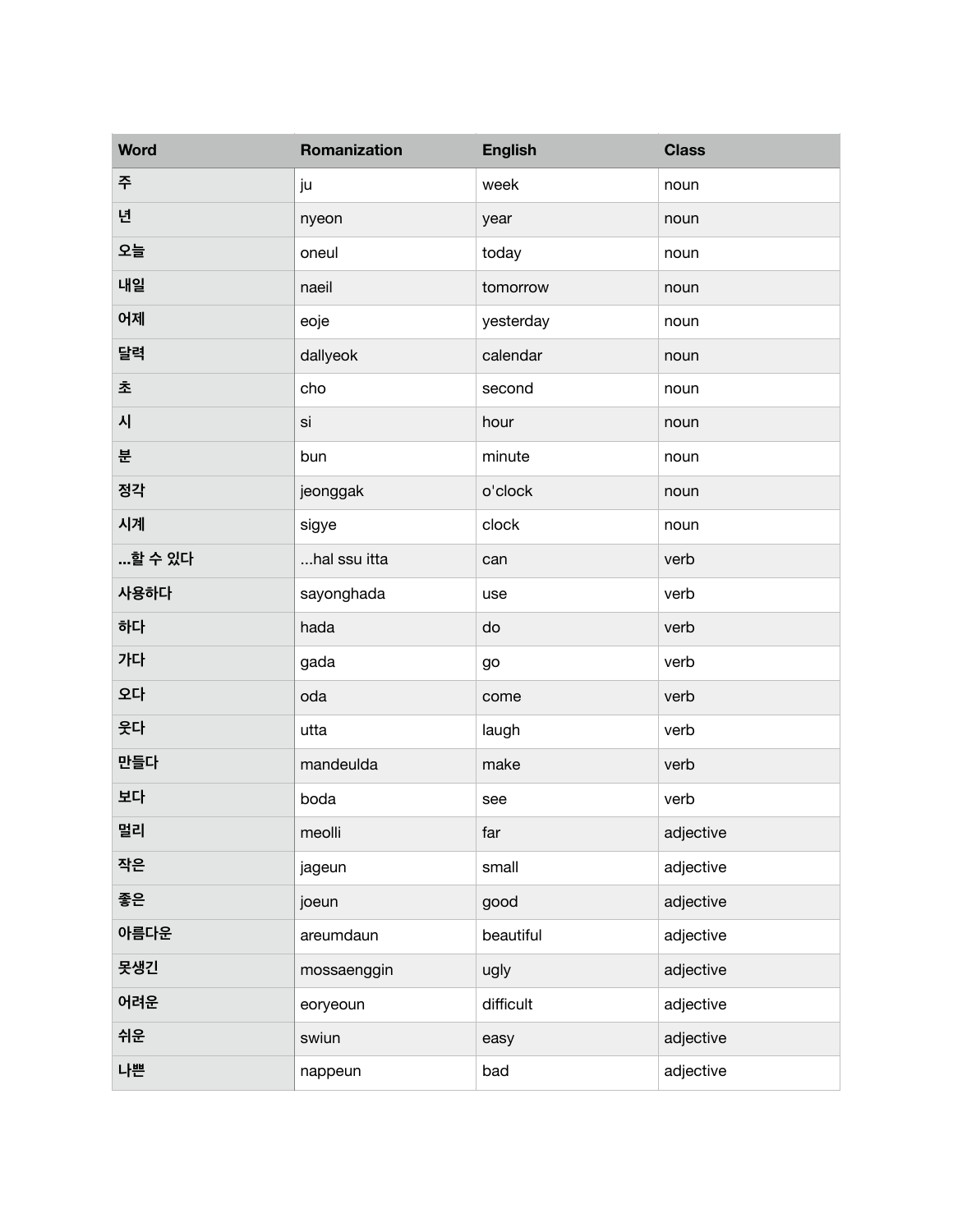| <b>Word</b> | Romanization             | <b>English</b>    | <b>Class</b> |
|-------------|--------------------------|-------------------|--------------|
| 가까이에        | gakkaie                  | near              | adjective    |
| 만나서 반가워요.   | Mannaseo<br>bangawoeyo.  | Nice to meet you. | expression   |
| 안녕          | Annyeong.                | Hello.            | expression   |
| 좋은 아침이에요    | joeun achimieyo          | Good morning.     | expression   |
| 안녕하세요       | annyeonghaseyo           | Good afternoon.   | expression   |
| 안녕하세요       | annyeonghaseyo           | Good evening.     | expression   |
| 안녕히 주무세요.   | annyeonghi jumuseyo      | Good night.       | expression   |
| 어떻게 지내세요?   | Eotteoke jinaeseyo?      | How are you?      | expression   |
| 고마워요.       | Gomawoeyo.               | Thank you!        | expression   |
| 아니요.        | Aniyo.                   | No.               | expression   |
| 맛있어요!       | masisseoyo!              | Delicious!        | expression   |
| 저는 라고 합니다.  | Jeoneun rago<br>hamnida. | I'm(name).        | phrase       |
| 잘 가요        | jal gayo                 | Goodbye.          | expression   |
| 네           | ne                       | Yes.              | expression   |
| 월요일         | woryoil                  | Monday            | noun         |
| 화요일         | hwayoil                  | Tuesday           | noun         |
| 수요일         | suyoil                   | Wednesday         | noun         |
| 목요일         | mogyoil                  | Thursday          | noun         |
| 금요일         | geumyoil                 | Friday            | noun         |
| 토요일         | toyoil                   | Saturday          | noun         |
| 일요일         | iryoil                   | Sunday            | noun         |
| 오월          | owol                     | May               | noun         |
| 일월          | irwol                    | January           | noun         |
| 이월          | iwol                     | February          | noun         |
| 삼월          | samwol                   | March             | noun         |
| 사월          | sawol                    | April             | noun         |
| 유월          | yuwol                    | June              | noun         |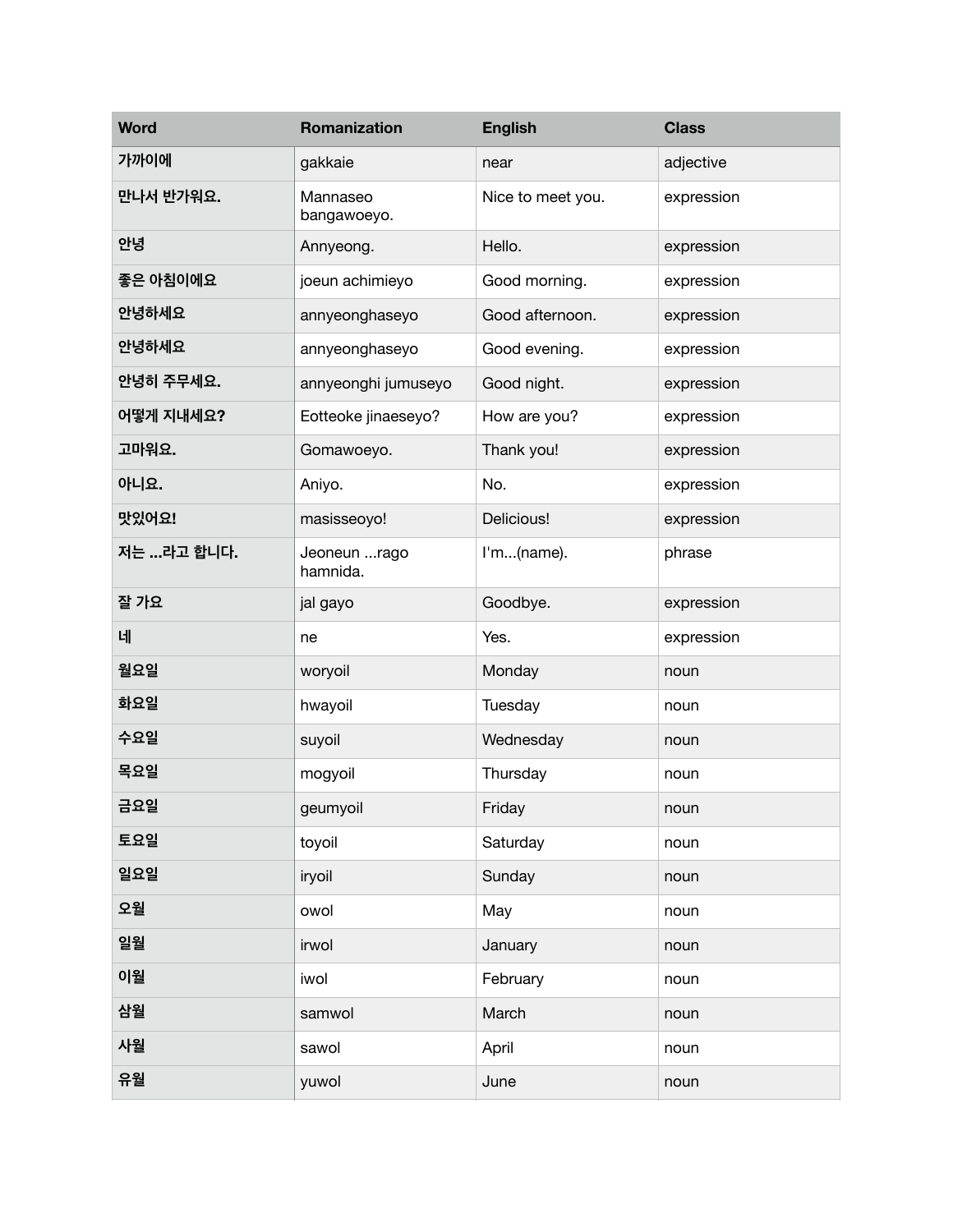| <b>Word</b> | Romanization | <b>English</b> | <b>Class</b> |
|-------------|--------------|----------------|--------------|
| 칠월          | chirwol      | July           | noun         |
| 팔월          | parwol       | August         | noun         |
| 구월          | guwol        | September      | noun         |
| 시월          | siwol        | October        | noun         |
| 십일월         | sibirwol     | November       | noun         |
| 십이월         | sibiwol      | December       | noun         |
| 영           | yeong        | zero           | noun         |
| 일           | il.          | one            | noun         |
| 0           | i            | two            | noun         |
| 삼           | sam          | three          | noun         |
| 사           | sa           | four           | noun         |
| 오           | $\mathsf{o}$ | five           | noun         |
| 육           | yuk          | six            | noun         |
| 칠           | chil         | seven          | noun         |
| 팔           | pal          | eight          | noun         |
| 구           | gu           | nine           | noun         |
| 십           | sip          | ten            | noun         |
| 커피          | keopi        | coffee         | noun         |
| 맥주          | maekjju      | beer           | noun         |
| 차           | cha          | tea            | noun         |
| 포도주         | podoju       | wine           | noun         |
| 물           | mul          | water          | noun         |
| 쇠고기         | soegogi      | beef           | noun         |
| 돼지고기        | dwaejigogi   | pork           | noun         |
| 닭고기         | dakgogi      | chicken        | noun         |
| 양고기         | yanggogi     | lamb           | noun         |
| 생선          | saengseon    | fish           | noun         |
| 발           | bal          | foot           | noun         |